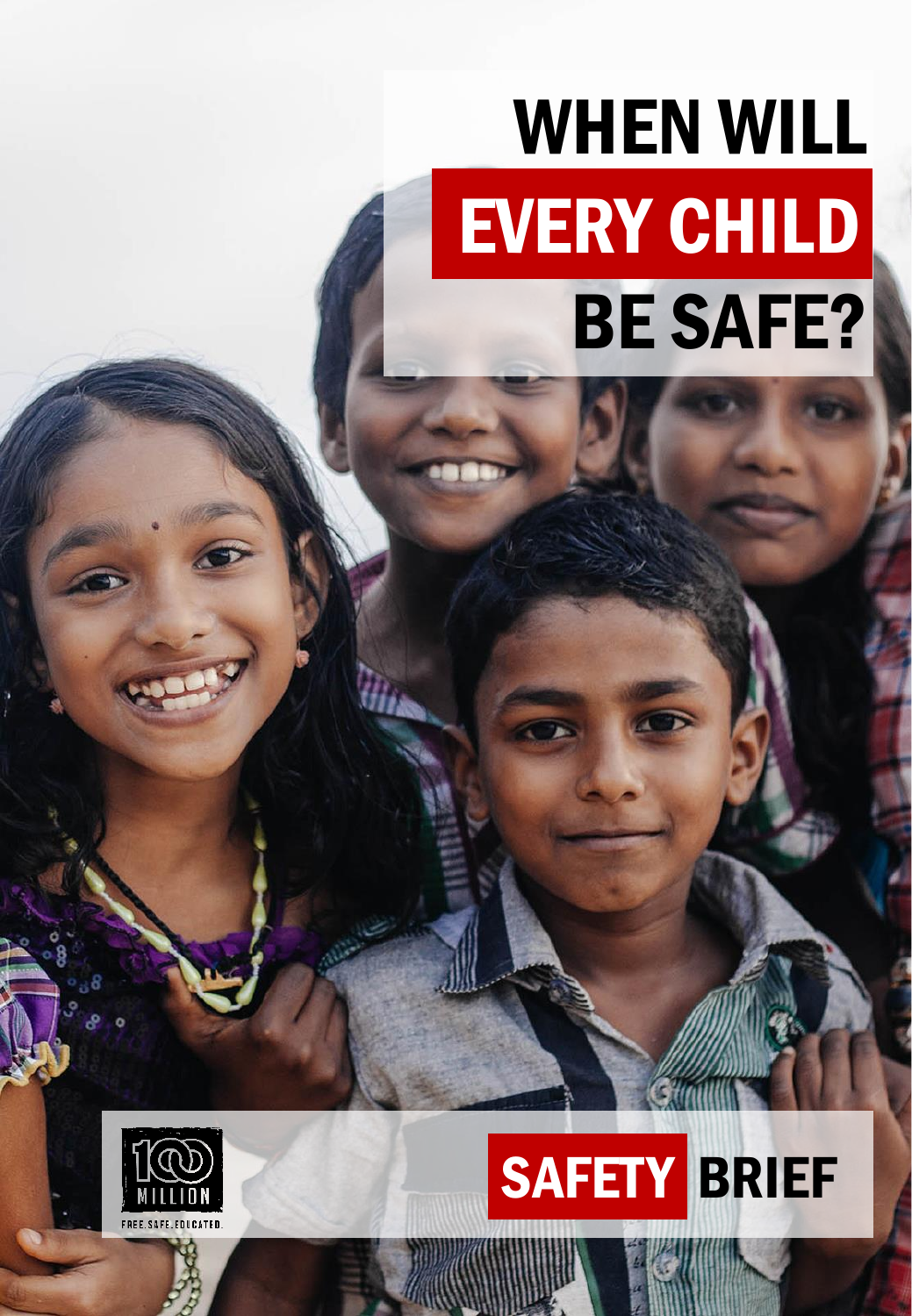## WHICH CHILDREN ARE NOT SAFE?

Acts of violence against children are present in all countries, cultures, and traditions, impacting the safety of around 1 billion children every year.

Conflict and disaster are two of the most identifiable ways in which children are put at risk. An estimated 420 million children live in conflict zones where active fighting takes place and are thus likely to have their daily life disrupted by conflict. Almost one third – 142 million – live in areas with high intensity conflicts, putting them at heightened risk of severe abuses, including sexual violence and child soldier recruitment.

Climate disaster disproportionately impacts children's safety as they are more vulnerable to the damage it causes and to the risks that come in the aftermath. Data which focuses just on children in disasters is not easily available, but in the 2000s it was estimated that 175 million children were affected by climate disaster every year.

At the same time, hundreds of millions of children suffer violence in their day-to-day lives, such as abuse, neglect, and exploitation, which takes place within their family, at school, in places where they labour, and in their communities. Violence of this nature often happens behind closed doors, making it rarely reported; this makes getting reliable estimates on the levels of violence children suffer very difficult.

Girls are particularly vulnerable to violence. Domestic violence, child marriage, rape, early pregnancy, female genital mutilation, prostitution, and slavery – in rich and poor countries alike – threaten girls' lives and health and can have a destructive impact forever.

Violence against schoolgirls is another widely prevalent threat. Schools should be a place of safety and learning, not violence and fear. Yet, for too many children, especially girls, they are not. They face risks on the journey to school, and even in schools themselves, where trusted adults and peers such as students, staff, and community members can be among the perpetrators. The World Health Organisation estimates that 150 million girls under 18 are sexually assaulted every year; many of these attacks occur on the way to school or at school.

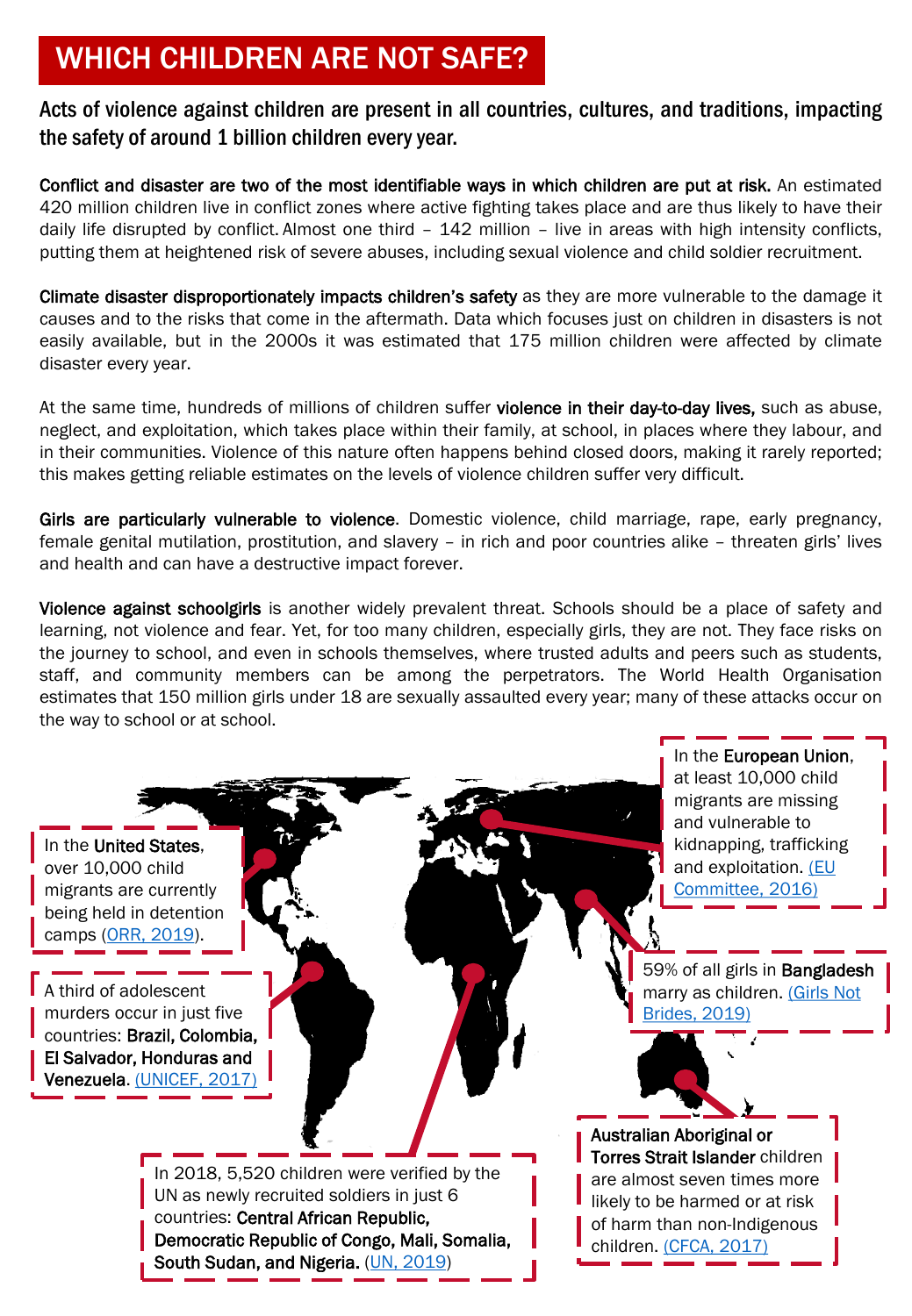## WHY IS THIS IS AN INJUSTICE?

No-one should suffer violence and every child has the right to live and thrive in a safe and caring environment – laws exist in every country to prevent children being purposely harmed.

The UN Convention on the Rights of the Child (1990) also states that all forms of violence violate young people's rights to life, survival, freedom, and security.

When conflict and climate disaster are doing increasing harm to children, it's also important to understand that when governments fail to intervene, they are failing to protect the safety of children.

## WHY ARE CHILDREN UNSAFE?

Commercial exploitation, unstable societies, or traditional beliefs can all put children's safety at risk. Acts of violence then often act as a catalyst for further abuses, or perpetuate violence against children. 420 MILLION children live in conflict zones, or almost

1in5

of all children in the world.

For children whose safety is taken away in their communities, it is often due to longheld beliefs that certain acts of violence are not, in fact, violent – they are part of 'normal' life. This includes many harmful injustices, from punishing a child by hitting them, to forcing a child into early marriage. These injustices are perpetuated due to community traditions and beliefs, or by parents who endured such injustices themselves when they were children, or by parents who are too scared to break tradition to go against their community leaders. Girls are often the victims of these beliefs and are subjected to traditional practices, like forced marriage or female

genital mutilation. These are all acts of violence, regardless of tradition or belief.

Child marriage is legal in As conflicts around the world become entrenched, and as climate disasters increase, it is to be expected more and more will children suffer as a result. However, conflict and climate disaster are not only more likely to occur in poorer parts of the world, they are also likely to have a longer lasting – and more disastrous – impact because these areas are often less equipped to deal with these challenges. This could range from living in less robust housing, to a lack of public infrastructure – schools, hospitals, emergency rescue services – to support children when disaster strikes. This makes children even more susceptible to violence, as any protections which may have previously existed have been taken away. If children lose their parents or guardians, they become incredibly vulnerable. 117 **COUNTRIES** 

children are estimated to be affected by climate disaster Every year 175 MILLION

*Sources: World Health Organisation, Save the Children, Girls Not Brides.* The act of being forced to work is an act of violence against a child in itself. However, children working in the worst forms of child labour, which usually happens outside of the home, are also likely to suffer and witness repeated physical and emotional abuse. Children may be forced into these situations due to poverty they and their families are suffering, or because they are living in conflict areas where they are compelled to become fighters, or because they have been trafficked from their homes under false pretences. Children fleeing conflict or disaster are particularly susceptible to the worst forms of child labour, including child marriage, as their whereabouts is rarely recorded, their and their family's needs are extreme, and they are much less likely to have the protection of any authority.

Children can also be subjected to violence due to discrimination based on gender, sexuality, race, or disability, or the prevalence of crime in their communities.

Every year **1BILION** 

children suffer violence